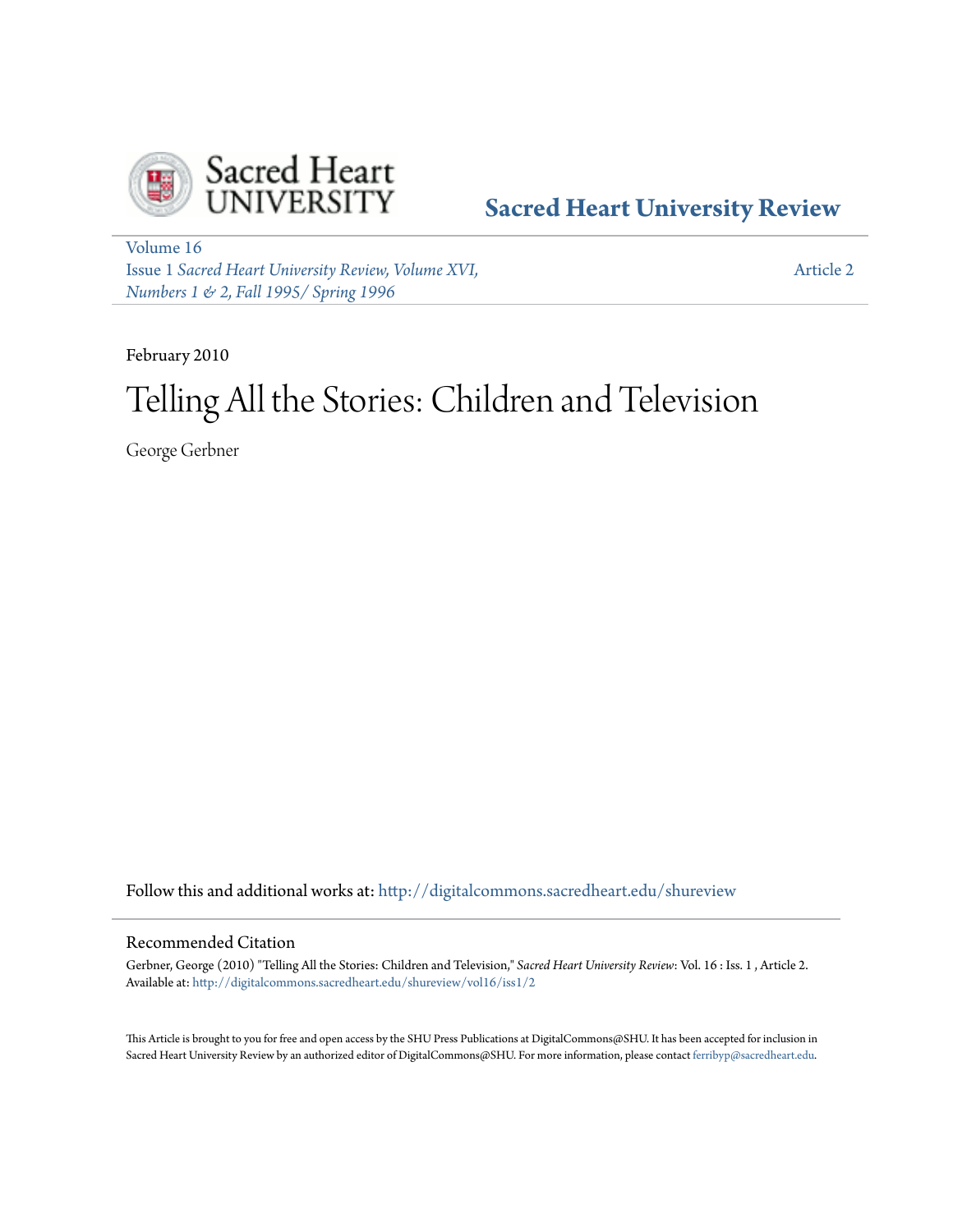# Telling All the Stories: Children and Television

## **Cover Page Footnote**

George Gerbner is Professor and Dean Emeritus at the Annenberg School for Communications, University of Pennsylvania. This is an edited transcription of a talk he gave at Sacred Heart University on July 8, 1996 as part of a Media Studies Department Summer Institute on Teaching Media Literacy.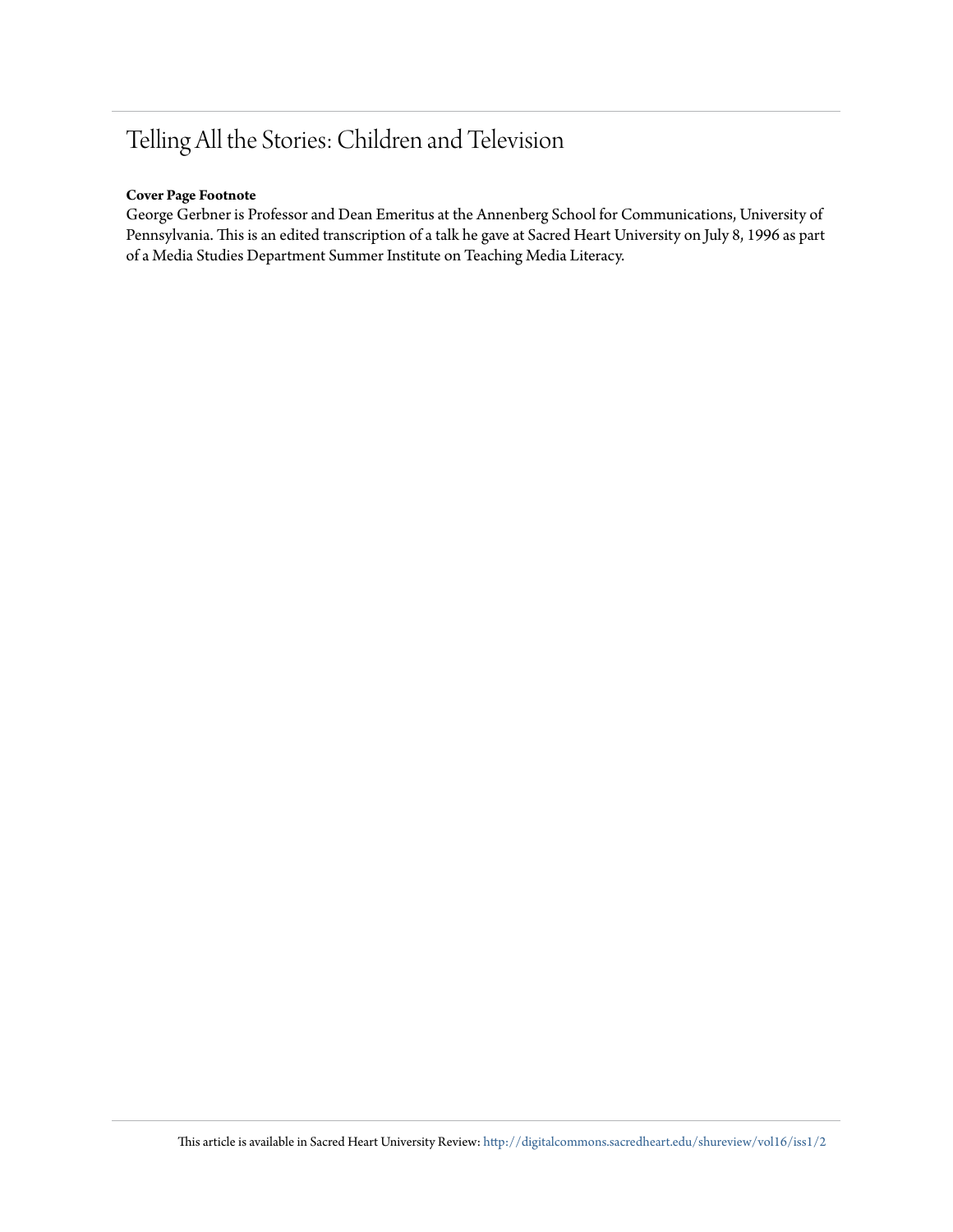# Telling All the Stories: Children and Television

 You may have heard the story about the teacher who said to the class, ``Children, who can tell me what our century owes to Mr. Thomas Alva Edison.'' One student raised her hand and said, ``Teacher, I can tell you. Without Mr. Edison we would still be watching television by candle-light.'' Our children cannot imagine that there was such an age, and I think in a sense they are right, because television, which is the mainstream of our culture as we organized the rest of the media, is fundamentally different from other media and ushered in a new age which has profoundly changed the way that our children and all of us are socialized.

 In order to understand and appreciate and try to see that change in perspective, we have to start with a very basic question: What is it that makes human beings human? My answer to that question is that human beings are the only creatures that we know (or I know) that live in a world erected by the stories we tell. That means that most of the things that we know or think we know we have never personally experienced, and it's very rare that we realize that most of what we do is not in response to the immediate physical environment, as all other animals behave: they would come in here in order to look for shelter or escape from danger or just get warm or find food. We come in here to exchange stories, in a very general sense in which story is not just traditional storytelling but essentially all of what we think or what we know about life, about other people. All of our signs by whatever means ─ whether it's architecture, painting, words, music; whether we call it science, whether we call it laws  $-$  convey a perspective, are basically little stories that inform us about what life is all about.

Functionally, there are only three kinds of stories. First, stories that

\_\_\_\_\_\_\_\_\_\_\_\_\_\_\_

George Gerbner is Professor and Dean Emeritus at the Annenberg School for Communications, University of Pennsylvania. This is an edited transcription of a talk he gave at Sacred Heart University on July 8, 1996 as part of a Media Studies Department Summer Institute on Teaching Media Literacy.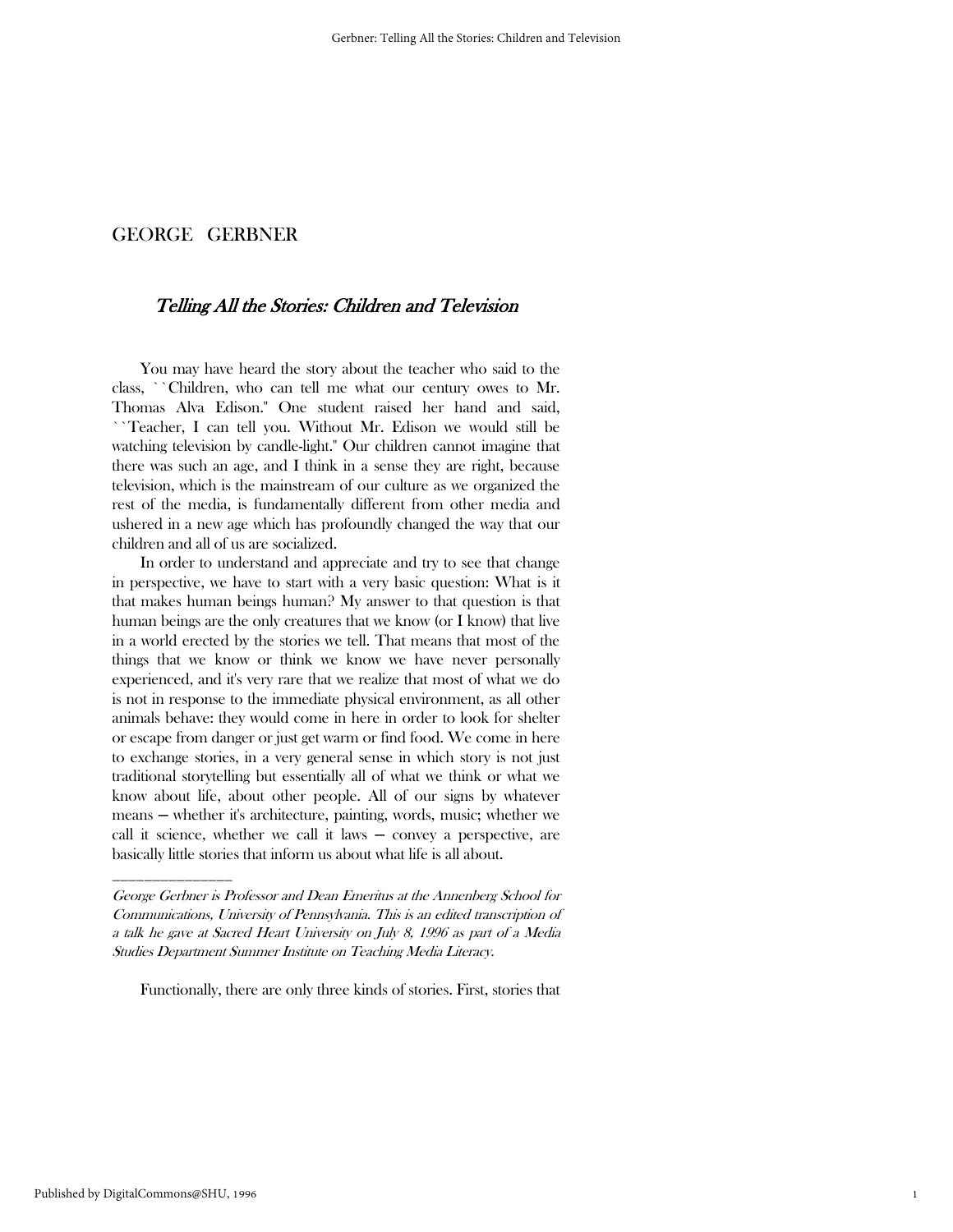show how things work. Now, how things work is essentially invisible. It's the hidden connection that's the most important: the hidden dynamics of life, relationships of cause and effect, relationships among people. The way to make the invisible visible is to create a story, preferably or often with imagery, that literally makes it visible: create individuals, create people, put them in action, and have the story unravel as the mystery of what is going on behind the scenes, where we don't see it. This type of story is what we call fiction and drama. It is the basic socializing story because it's the first that we encounter in life  $$ fairy-tales, stories of all kinds  $-$  and because it brings us to all the situations in life before we get to it.

 The second kind of story is a story about what things are. It really fills in the gaps. The story of the first kind, stories about how things are built, are fantasy that we call reality. And by that I don't mean that it is false: I mean it's synthetic, it's socially constructed, it is constructed according to the stories that we hear and we tell, and this is how things work. Now in order to give that fantasy some testing, some warrant, some verisimilitude, we tell the second kind of story about facts or information about exposition. We sometimes call this legend; today, most of it we call news. News in every society is selected out to support that society's fantasy of how things work, and if you go around the world and look at news, you see that these stories are all basically more or less objective or unobjective; that's not the basic difference. The basic difference is what a society selects out to consider relevant and important, to select out as a fact or an act or an event that relates to its own interests. One of the reasons why we emphasize stories of crime and violence so much is that they represent threats to the social order presumably; but in every society stories that threaten a particular set of social relationships and then show how we deal with such threats and how we build support for dealing with them, very often by aggression, become newsworthy.

 The third type of story is a story of value and choice; that is, if this is how things work and this is what things are, now what are we going to do about it? These stories present some kind of a value that is desirable, some kind of an objective, and give us some instruction as to how to reach it. These are instructions, these are sermons; today most of them are called commercials. They are essentially little stories that posit a value and then provide an avenue to its availability and even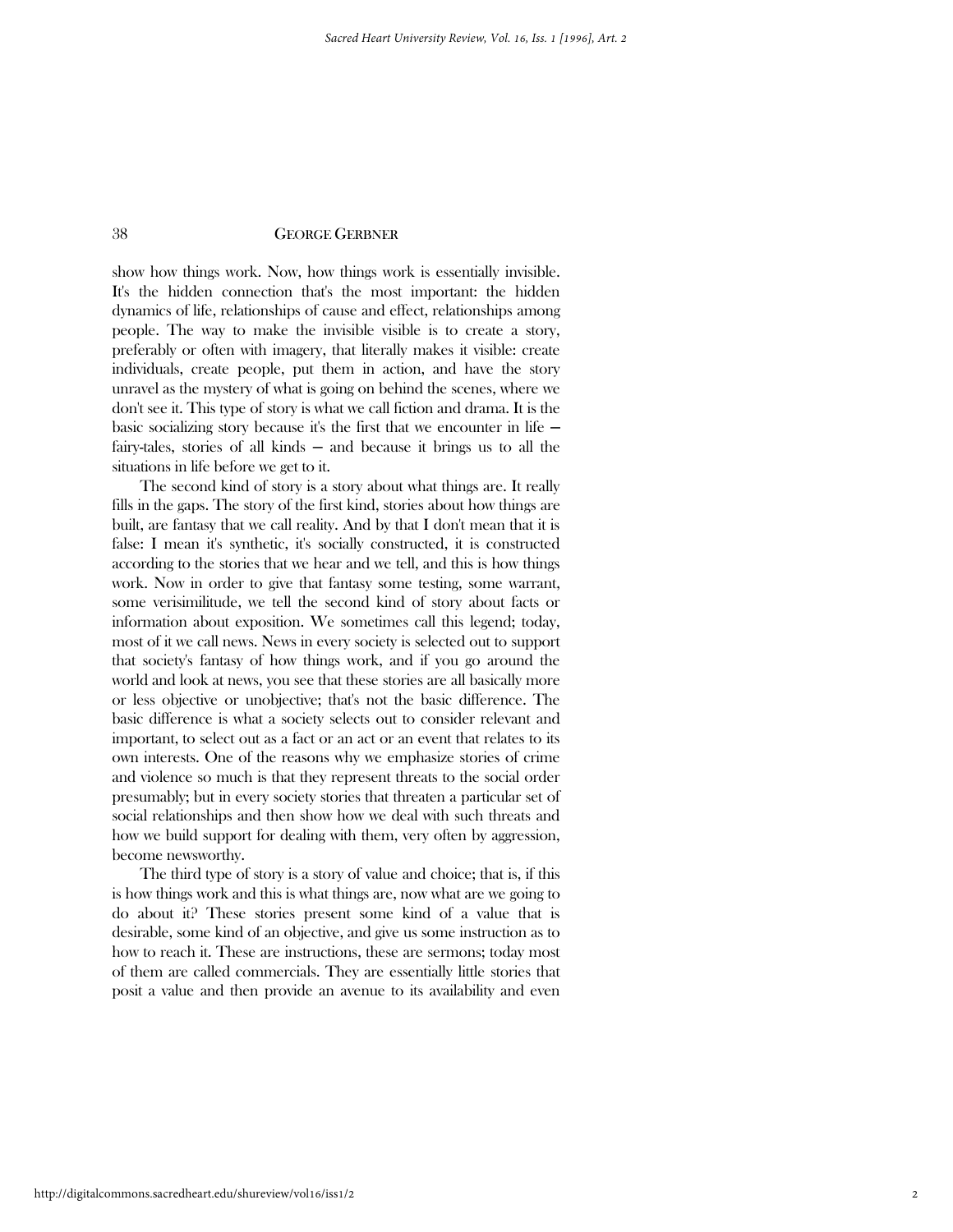instruct us as to exactly how to get it and usually what the price is.

 These three story functions have been woven together throughout human history into a seamless texture that we call culture. I define culture as a large set of artifacts like old stories that illuminate the hidden dynamics of how things work, what things are, and what to do about them, and that really erect the kind of environment to which we respond and in light of which we act and behave all our lives.

 For the longest time in human history these stories were woven together essentially by hand, so to speak, by handicraft ways, in response to communities, to neighborhoods, to tribes, to regions, and of course in different language communities and so on, but essentially face to face. That means that they were infinitely adjustable, but also means that they were highly centralized, and it was usually the priest or the chief of the tribe that had the right to prescribe and to tell the stories. Today the opportunity for face to face interaction becomes rare, and it is, as I'm sure we all learn, more and more difficult to get people, with the pressures and with the fragmentation of time, and with the way in which we are inundated with mass-produced, mechanical story-telling, with the competition on time, to persuade people to make that investment of actually going to a place where the occasion is the exchanging of stories. And the reason is the first major transformation in story-telling, which is the Industrial Revolution.

 The first machine is the printing press. The first industrial product, it is difficult for us to recognize now, is the book. It is really the precondition for all the rest of the upheavals to follow that we call the Industrial Revolution. When a book starts printing out stories, it's the beginning of the industrialization of storytelling. It's the beginning of the era in which human consciousness becomes intimately related to the social order, to a particular industrial order and its ownership, its management, its control over the raw materials as well as over the talent and over the distribution of stories. It breaks the power of the priest. In effect it says ─ someone like Martin Luther says ─ you no longer need the priest: we give you the Bible, the book; interpret it for yourself. So it ushers in the Reformation, and it provides the basis for the fundamental condition for any form of self-government, any form of plurality in society which didn't exist in tribal society: it was all highly homogenous within the tribe, within the local community. But it begins to build the precondition for plurality of publics in the same society.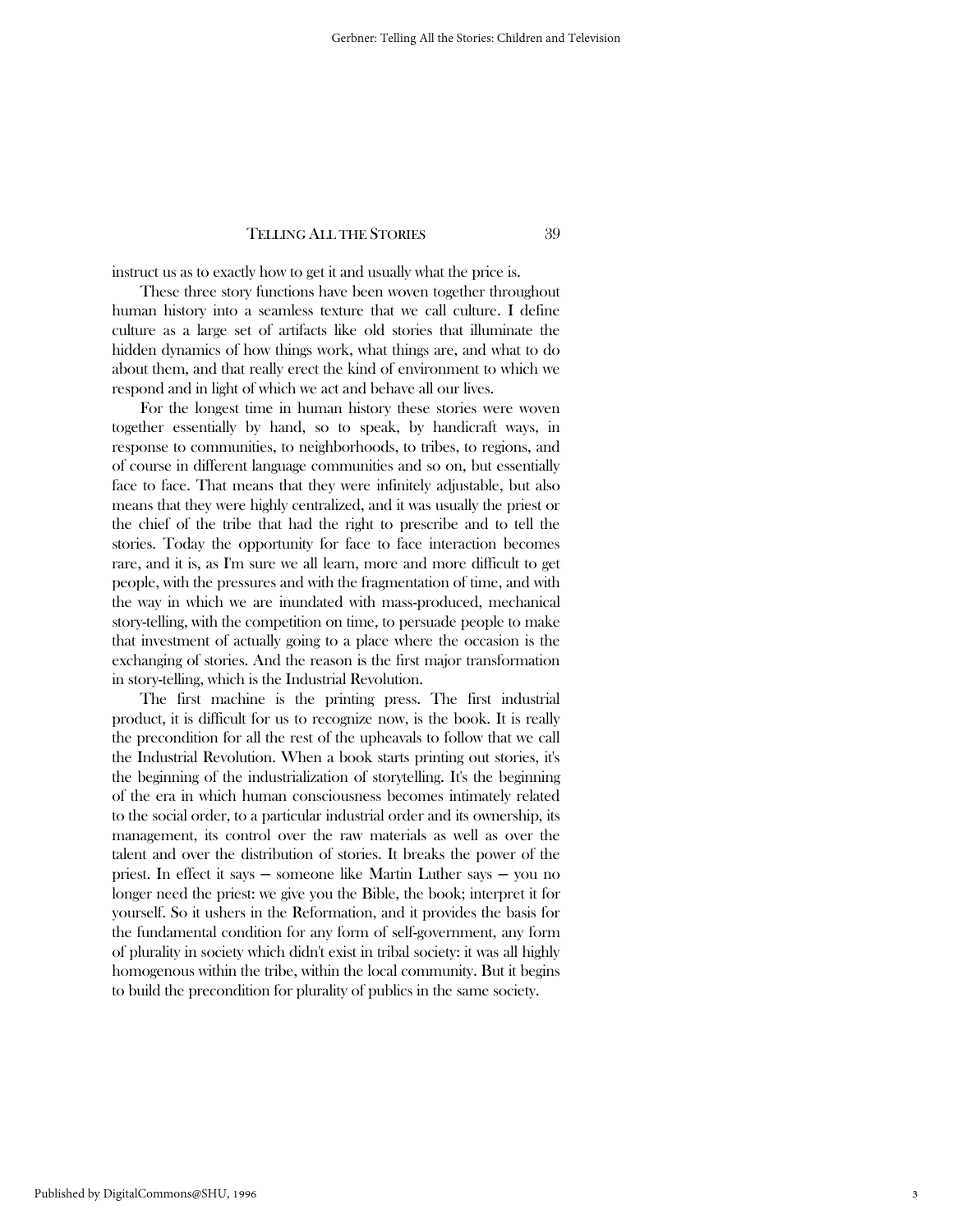Now this is always a struggle: the right to be able to conceive of, write, and publish stories from the point of view of a class which is opposed to another class in the same society or a region or a religion. There are conflicts that historically used to be resolved through force, through wars, through conquest, through repression. The notion emerges that if you are able to produce stories from your own point of view you have the right to do so even though this competes and conflicts with other powerful points of view in the same society. And in that way, you build a new form of human consciousness called the public.

 It's interesting that the word ``public'' of course stems from ``publication'': it's the publication that creates a public intimately tied to the ability of print to be distributed across all hitherto difficult if not even forbidden boundaries, a public that can have some sense of collective strength or of weakness without ever meeting face to face, a public not only of dozens or hundreds or thousands. If you go to Greece or to Rome, you can see a coliseum that could collect fifty, sixty, a hundred thousand people. That's not a public, that's a crowd. A public is fifty, sixty, a hundred million people. With printing that is easily available, and with broadcasting is even almost automatically there, but that's another story to which we come in a minute. Once you can do that, you can transcend the face to face interaction and you can conceive of the idea of a self-governing community of a plurality of publics, and these plurality have to do with class, have to do with race, have to do in a multi-cultural society with language, with ethnicity, with religion, on which the basic idea of republic, res publica, law, the rule by the public, rests. Most of our ideas about education, about the plurality of religious life, the plurality of political orientation, the necessity of choice in a democracy  $-$  not always true but the ideal  $-$  is based on a print culture.

 To be sure, a print culture also sets up another elite, which is the literate elite. It is also always a minority: even though we assume that most people can read and write, most people do not, in fact, read and write or avail themselves of the kind of information that is needed for a citizen. Most people's information comes from what we call entertainment, which we define as the information that people seek for its own sake, for the sake of its own rewards, instead of being interested in a particular subject matter or a particular area of knowledge.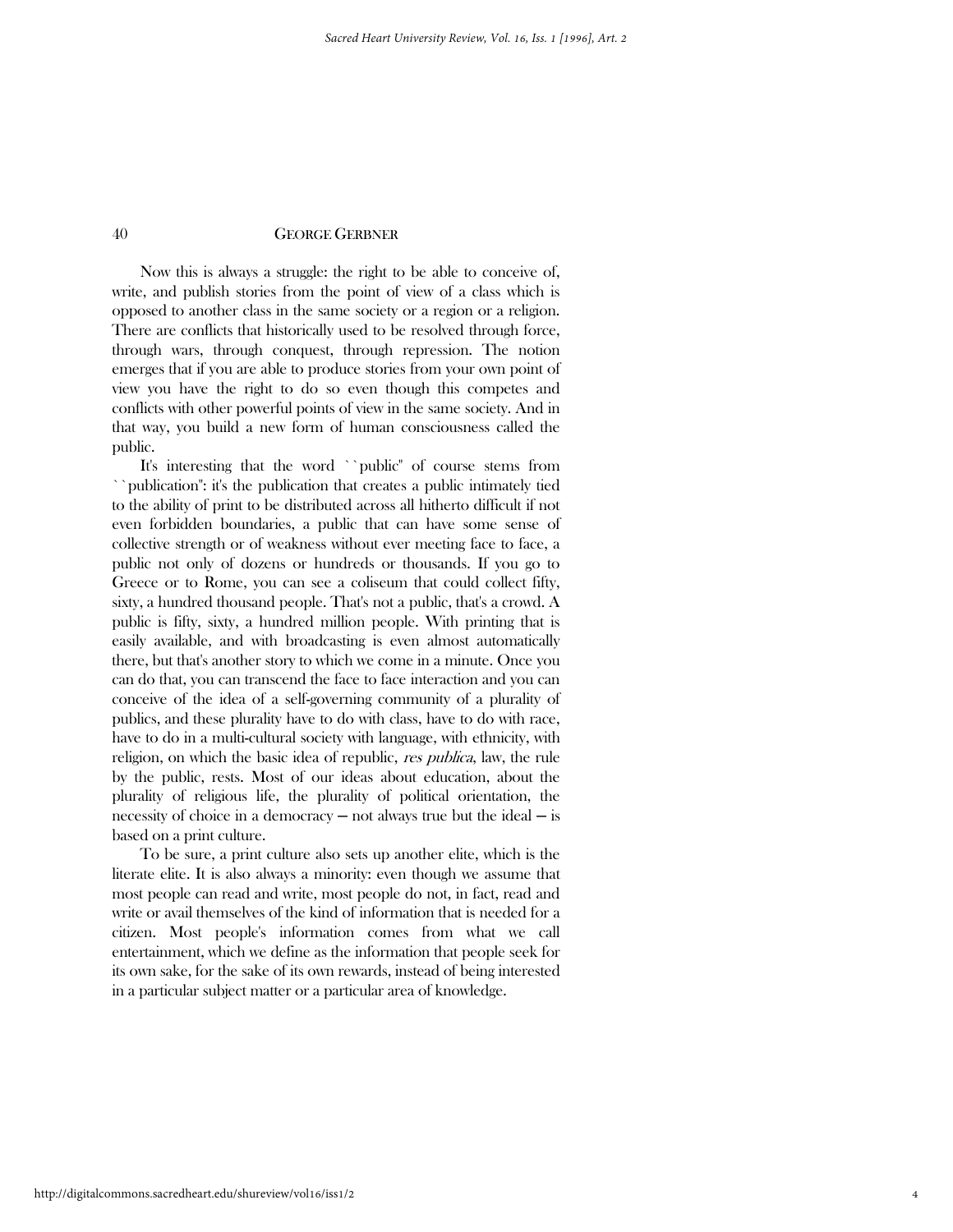The second major transformation  $-$  and it is still ongoing  $-$  which has again transformed the cultural environment in which we live is, let's call it, the electronic transformation. The electronic transformation, the mainstream of which is television, in a sense retribalizes the community. It's highly concentrated, now it's increasingly monopolized, globalized, and so on, and it builds a kind of mythology which goes into every home. For the first time in human history a child is born into a home in which television is on an average of 7 hours and 41 minutes a day ─ this has never happened before, nothing like it has ever happened before — and in which most of the stories, to most of the children most of the time, are no longer told by the parent or the school or the church or the community, and in most places around the world not even by the native country. I'm sure your daughter hears French people talk about invasion of other cultures and how they try to establish a quota system. What kind of a quota system is it: that 50% of the stories have to be home-produced? Well, we don't let in even 2%. We're very jealously guarding whatever it is that we have, and what we have is less and less for use by us and, as we'll develop in a few minutes, is more and more produced for a global market.

 So the new transformation is a retribalization of the community in which now most of the stories are produced no longer in a handicraft way and no longer in response to local community or even national interest but essentially by a shrinking group of global conglomerates that really have nothing to tell but a great deal to sell. And the total story-telling climate is becoming conditioned by a marketing imperative.

 Now when this happens, there are certain enrichments that are made available, like in television, to people who didn't read before and who now participate in the mainstream of a culture that they have never before had the opportunity to participate in. But at the same time there are large areas of life that are missing and there are large areas of life that are troublesome and damaging. That means that a ten-year-old child today knows more names of brands of beer than names of American presidents. It means that a six-year-old child today is as likely to recognize Joe Camel ─ and Joe Camel is the symbol of an industry that kills a thousand people a day in the United States alone and many more around the world  $-$  as to recognize Mickey Mouse. And while Mickey Mouse is not necessarily my ideal of human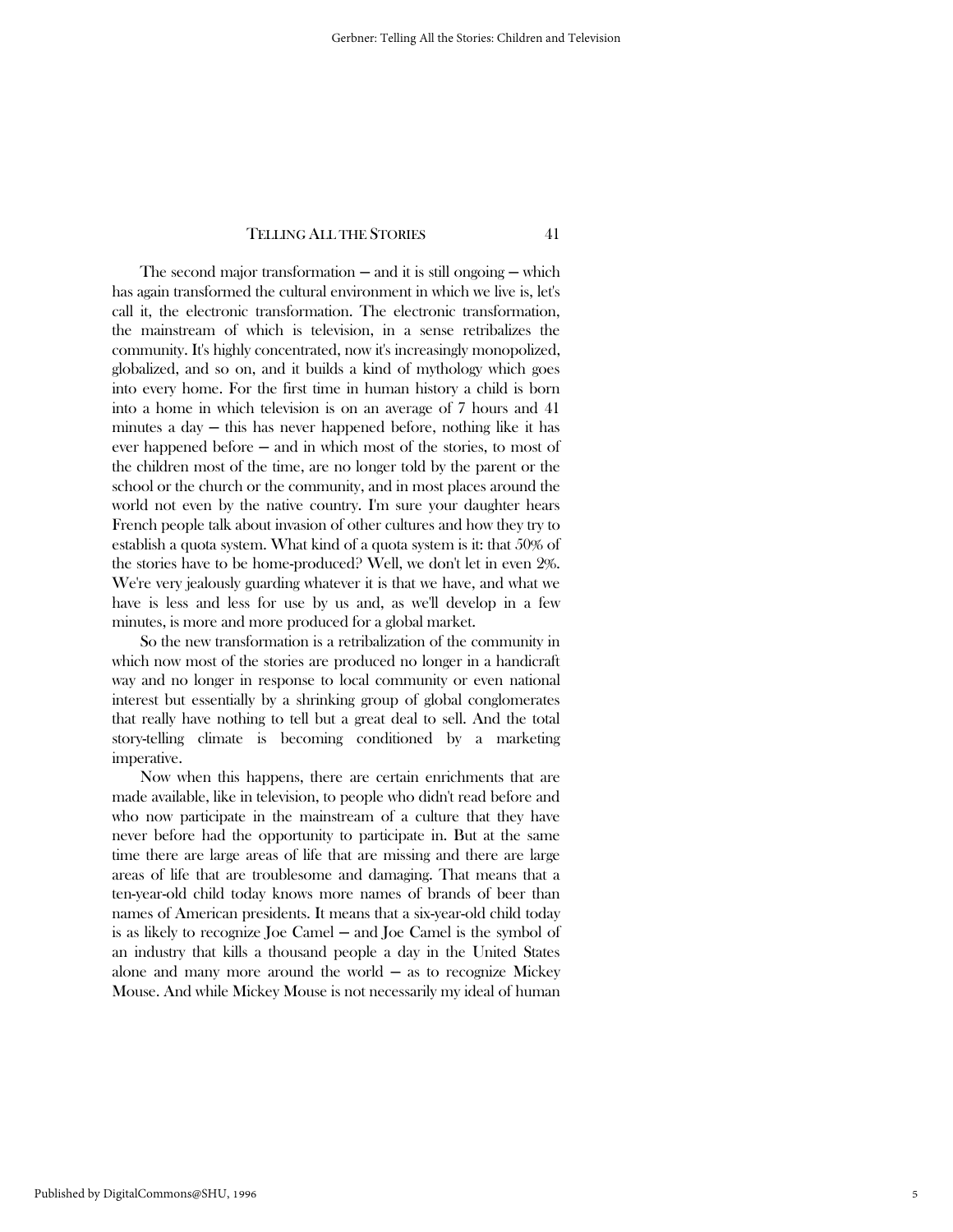socialization, especially since Disney swallowed ABC-Capital Cities and has become one of the greediest, most ruthless, even if charmingly presented, global conglomerate, he's perhaps less lethal than Joe Camel.

 It means that about one-third of our population who are relatively low income, relatively low education, not the best customers, not the best consumers, are represented, according to our studies, by 1.2% of the population that you see on television: they are practically invisible. Their life and the polarization of information-rich and information-poor, and the growing pool, not only of unemployed but of people living below the poverty level, now 13% of the total population  $-$  about 45% in our inner cities of young people  $-$  is invisible. And when they become visible, which is usually not in entertainment, but in news, their visibility is twice as likely to be in connection with crime, with drugs, with violence, as any of the better customers, basically white males in the so-called private sector. When they are seen in the everyday story-telling cultural environment in which our children grow up and in which we all live, they are seen as threats, as dangers, which is why the only way that our political system can compete in an election campaign is to offer more jails, more executions — a medieval barbarism: we are the only industrial country that even has executions. One of the reasons why European countries refuse to extradite people to the United States is that they think it's a barbarian custom, and when Canada, one of the last countries to abolish capital punishment, banned capital punishment, its capital crime rate went down and not up. So all these measures have never served to reduce crime. But with a generally fearful and anxious population they never fail to get votes, and by getting votes they add to the repression, which probably produces more crime than all the punitive measures we sometimes advocate and accept.

 The skewed representation of life doesn't stop with these examples, but really begins with the way in which, like all the symbolic world, the world of stories is cast. The average viewer of television sees about 350 characters a week, week in and week out. It's a very stable cast: despite all the changes (we follow this on a year by year basis) it's a very stable cast in which, first of all, men outnumber women 3 to 1 across the board, 4 to 1 in children's programs, 5 to 1 in the news, which is the most power-oriented, which means the most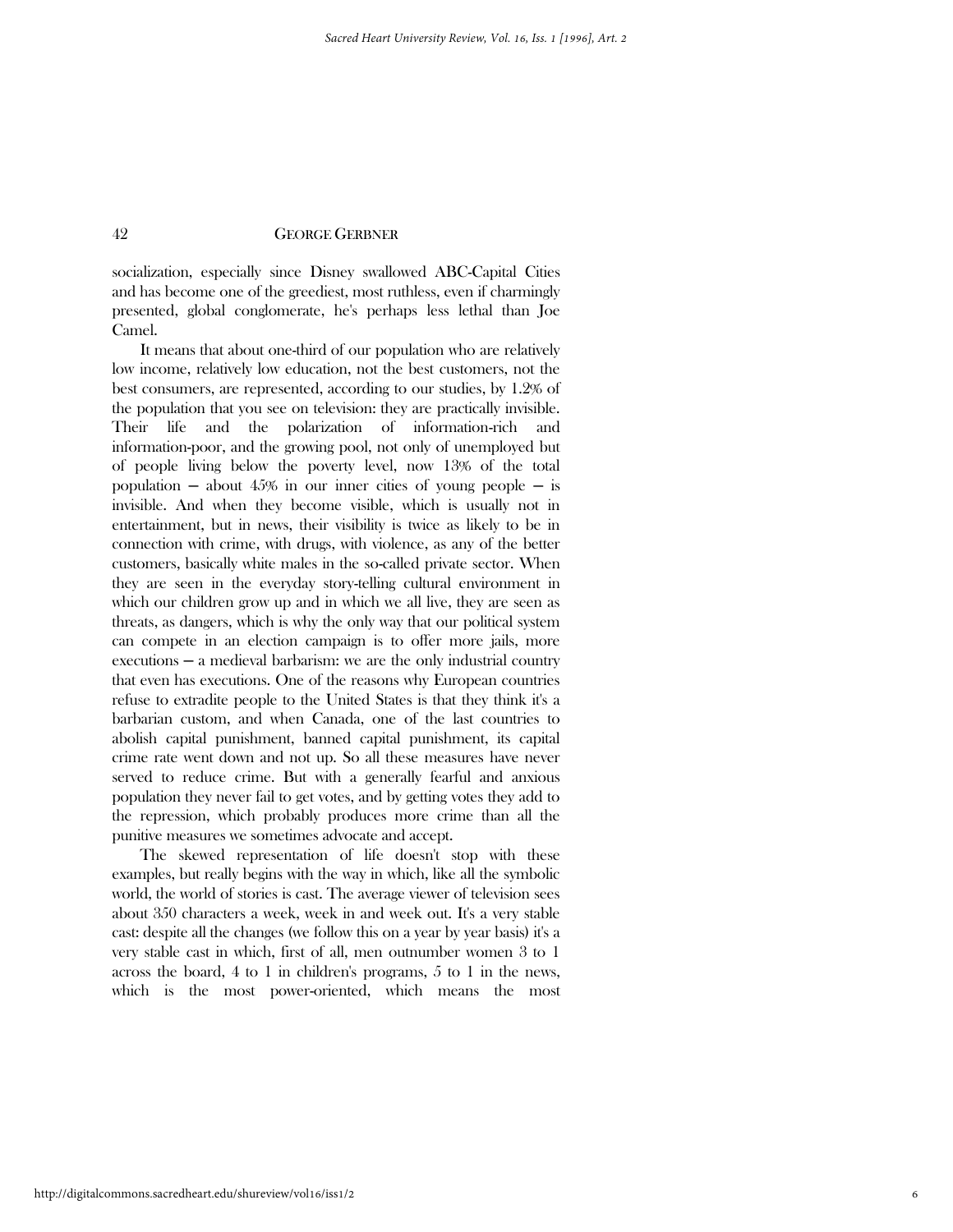male-dominated. Young people under 18 are about one-third of their true proportion of the population; older people, 65 and above, are about one-fifth of their true proportion in the population, and this of course is not just a question of numbers ─ nobody would expect our media to reproduce the census  $-$  but the question is in which way are the deviations? And these deviations simply mean that the groups that are under-represented are subject to two major influences. One is that under-representation means greater stereotyping, means fewer diversity of roles, fewer opportunities, fewer potentials. So if you grow up with a self-image of belonging to a group that is under-represented, you begin with a relatively limited sense of potentials; in effect you are damaged in terms of any sense of what you can do and what you cannot do.

 Secondly, and this is even more troublesome, if you can imagine it, the very groups that are under-represented are also the groups that are over-victimized. By over-victimized I mean that a sense of power comes from seeing yourself or seeing people engage in situations of some kind of a threat or risk or danger and overcome it, through being able to affect their own fate. We measure this by a very simple, but it seems to turn out to be a very powerful tool: by looking at the number of perpetrators of violence in any one of these demographic groups and the number of people in the same group who become victims. We find that the groups that are under-represented are the groups that are over-victimized. I'll give you an example: for every 10 violent characters in prime-time television, there are about 10 or 11 or 12 victims. It's roughly the same, a few more victims: this is a very efficient process. But for every 10 women who are written into scripts to exert the kind of power that white males exert with impunity, there are 17 female victims. For every 10 women of color who are written into scripts to exert that kind of power, there are 22 women of color who become victimized. As you grow up you kind of accumulate a sense of the risks and the vulnerabilities in life. Our research surveys ask people ``Are you afraid to go down in the street at night?'' and ``Who do you think would win in this kind of a conflict and that kind of a conflict?'' We find that the responses support the hypothesis that being subjected to under-representation and over-victimization makes people feel more vulnerable, more dependent, more demanding of protection, more accepting of even repression if it comes, if it is presented to them as enhancing their own sense of security. In other words, they begin to act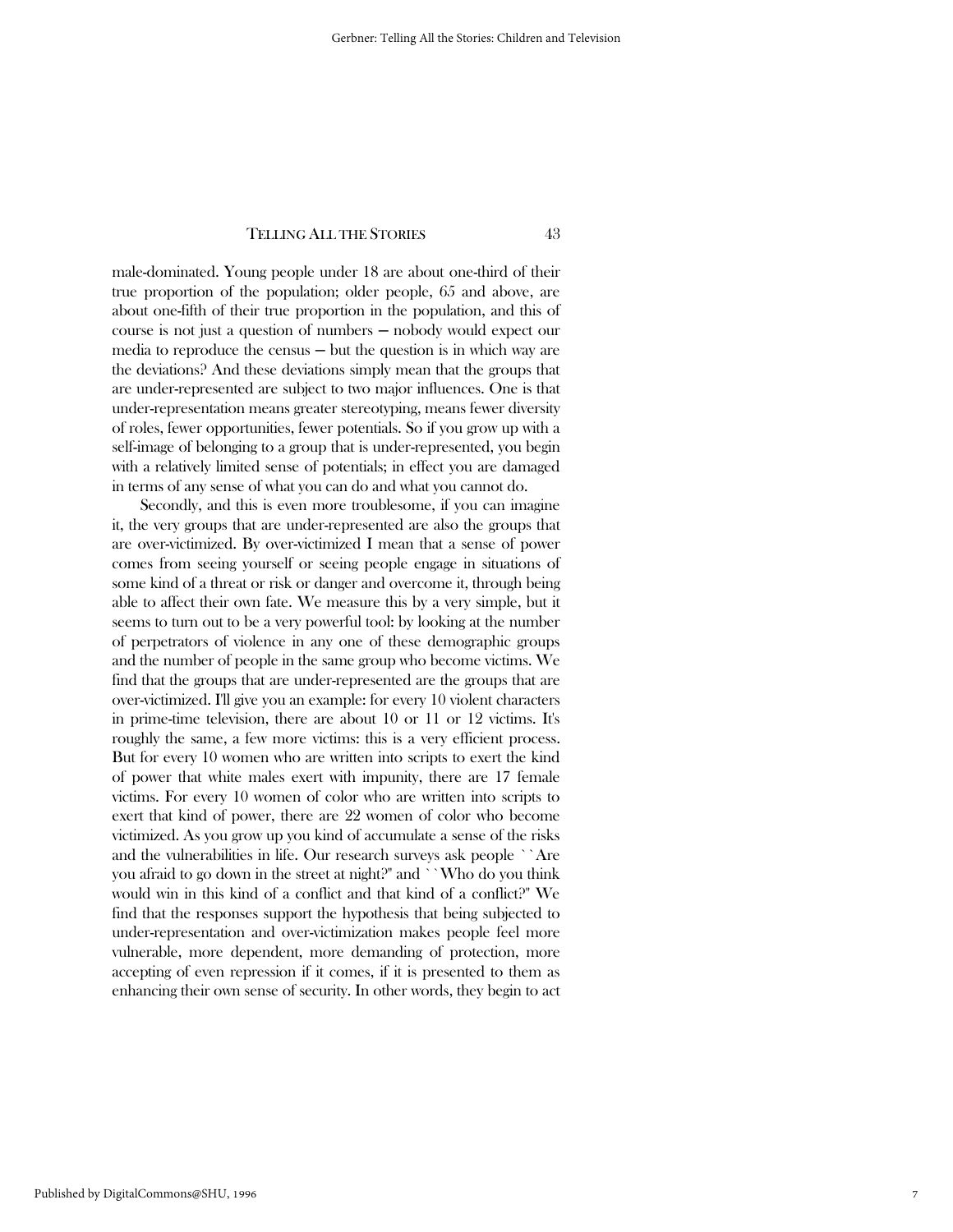more like the way we define a minority.

 Minorities are not born: nobody is born a minority. Minority is a behavioral power term: they are made through learning, as they grow up in a culture. The most productive teaching device in any culture is the showing of conflict, in which different types of people encounter each other in conflict situations, to see who wins and who loses. And of course every plot seems to justify the outcome, so you have to ignore the plot and take a bird's eye view, as we do in our research, and you see how large numbers of people belong to certain categories, what kind of fate is in store for them, what are the probabilities of their winning and losing, of their succeeding and failing, of their getting away with forcing their own will on somebody else, and/or becoming victims themselves.

 This exercise is probably the dominant way of cultivating a sense of place in a power structure, a kind of a societal pecking order, by growing up and absorbing the calculus of risks and of opportunities of dangers and of potentials. It goes on with an enormous and unprecedented frequency in our culture. It's nothing new: most stories have had this effect and all stories have a very strong component of show of force and of unraveling to show who wins and who loses in what kind of situation. What is new is that we are in the midst of a tidal wave of exposures of carefully choreographed brutality, such as the world has never seen. In every home, 3 entertaining murders a night is the diet of our children, and in children's programs they occur at the rate of between 20 and 25 per hour, sugar-coated with humor, to be sure, which makes the pill easier to swallow.

 The pill of television violence is widely and, I think, wilfully, misinterpreted, especially in the media, which emphasize that it incites to violence  $-$  and of course it does to maybe 5% or less, according to the most expansive estimates. What it does and what is very seldom talked about, is to present what we call the ``mean world'' and to generate the ``mean world syndrome,'' whose primary characteristic is a sense of vulnerability, dependence, and therefore of controllability. Instead of being primarily an incitation mechanism, it is an intimidation mechanism. The pill is the pill of power. Violence is an exhibition of power, and a little bit of terror goes a long way, as anyone knows. It teaches essentially who can get away with what against whom in a real conflict. Therefore, it teaches the potentials of power, the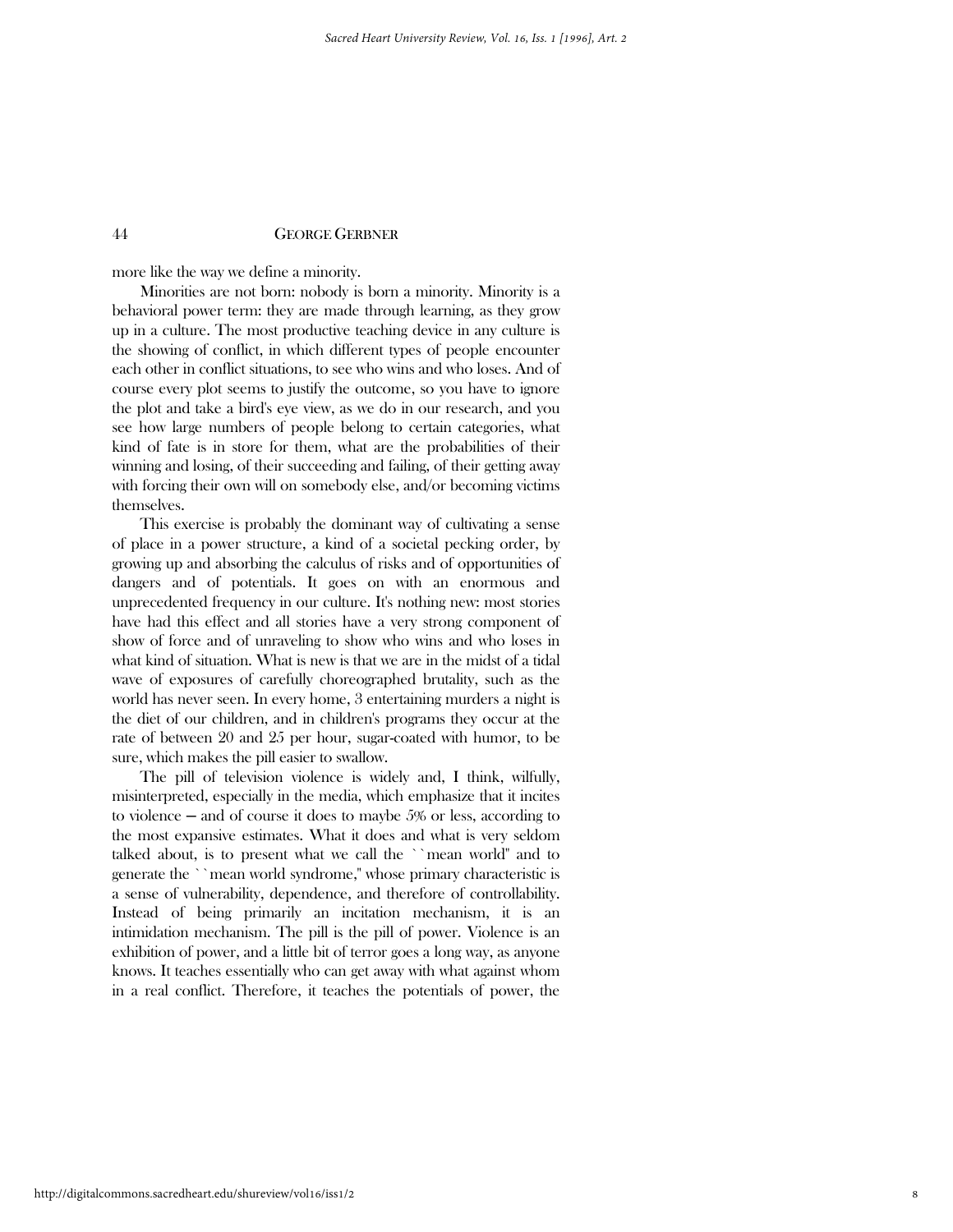risks, the vulnerabilities, the ability to prevail in a conflict situation.

 Now, let me digress just long enough to say that violence is a legitimate artistic and journalistic feature of story telling. It is even necessary to show the tragic consequences of obsession with violent resolutions of human and social conflict. But most of the stories and most of the violence that we see everyday, let's say 9 times out of 10, is not that. It's what I call ``happy violence'': that is, it's swift, its thrilling, its usually spectacular, sometimes glamorized, and it always results in a happy ending. We are obsessed with happy endings because you have to deliver the audience to the next commercial in the mood to buy, and tragedy simply won't do it and the advertisers won't stand for it. They don't want anything to upset an audience just before they come to a commercial. And if you can't upset an audience, you desensitize people, which is one of the consequences of lifetime exposure to this.

 There are essentially three consequences of the lifetime exposure and absorption of this scenario. The first is a sense of normality: that this is normal, that this enormous overkill, if I may use that phrase of violence, is the way the world is, and when we ask children in our surveys, ``Is this the way it is in your community?" they say, ``No, no we're the exception. In our community we're OK, but that's the way everybody else is.'' Therefore it's a kind of normality which results in the acceptance of this as a fact which is vastly overdone, and in some people who have few avenues of recognition or who maybe see the wrong examples of problem-solving, it does lead to violence, it makes a contribution to it. But let us not scapegoat the media by exaggerating the amount of incitation, compared to powerful factors like poverty, like unemployment, like despair in our inner cities, like the undeclared civil war that is going on invisibly in many of our cities, that contribute to most of the violence. This is a tragic but numerically negligible factor.

 The second consequence, and the second part of what we call the ``mean world syndrome,'' is what the psychologists call desensitization, and what I call brutalization, because that's what it really means: you lose the ability to be upset. You lose the ability to protest. Sometimes clients tell me, ``Well, you know, our children see all this and they sleep well and we're OK so they'll be OK.'' The honest answer to that is, ``No, you're not OK, we're not OK.'' We haven't even begun to know what a civilized life is. We accept and have undergone in the last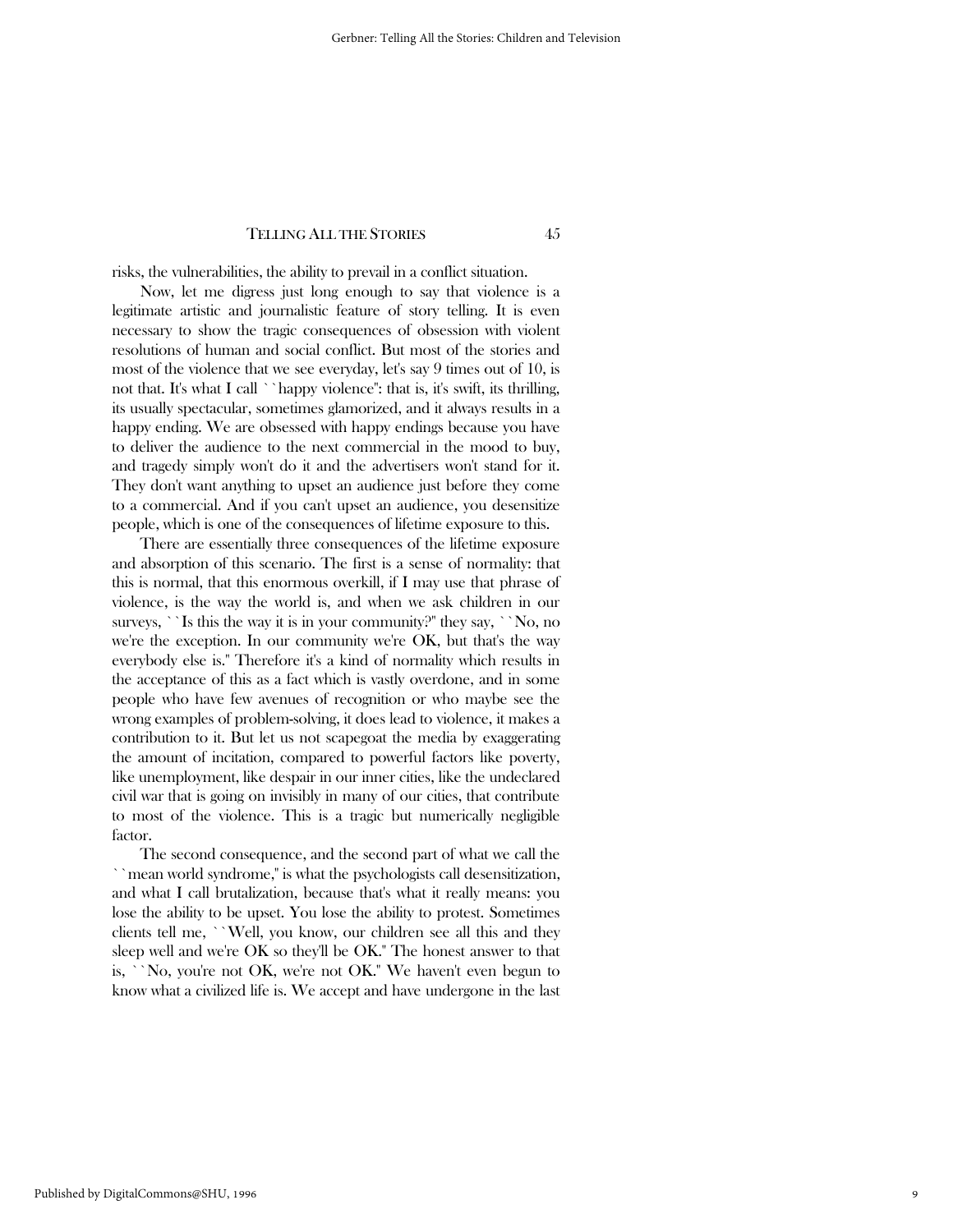fifty years incredible brutality and genocide that was accepted by people who lived in it because of cultural conditioning that made them accept it, and if your children don't lose any sleep over it, that's the problem. They should. These are things to which we should not get reconciled. That is what the package of desensitization means.

 Finally, the most pervasive and I think in many ways the most debilitating consequence of regular and frequent exposure is the sense of insecurity and vulnerability, which correlates basically with the amount of television people watch. It is reinforced by the kind of publicity that is increasingly tailored to a public that has grown up on television. It is further reinforced by motion pictures that exploit the maybe 5 or 6% of the addicts, who say that ``This is thrilling, this is wonderful, I want to see more of it, more explicit, more brutal,'' and these are the really brutal exploitation pictures that are specially targeted, unfortunately, to many of the young people who have become addicted. That then correlates with a very high sense of danger, vulnerability, rigidity, and the acceptance and sometimes even the approval of repressive measures in order to enhance one's own sense of security, even if they are highly counter-productive.

 Now we ask the question: Why is it so widespread, why is it such a prominent feature of our culture, more than in any other part of the world, even though, as we'll see, we export a great deal of it? Why is it that when most Americans don't like it, we are told that this is what the public wants, that this is a market and it just provides what the public wants and just allows the writers to write what they want to write and producers to produce what they want to produce? Well, all I can say is, don't believe it. That is not true, and we have the data and the evidence, and we are going to try to continue to follow this through on a year by year basis, that it's simply not so. Look at any public opinion poll and you'll find that between 75 and 85% of the respondents say that they don't like it, they think it's too much, they hate it, they wish there would be less.

 Look at the polls in the industry itself. A year ago this summer Advertising Age, the trade paper of the advertising industry, conducted a poll of television station managers, and 75% of television station managers said that they don't like it, that their viewers complain, they hate it, they wish they wouldn't have to program it, but that is what's available on the market at competitive prices. Look at the ten highest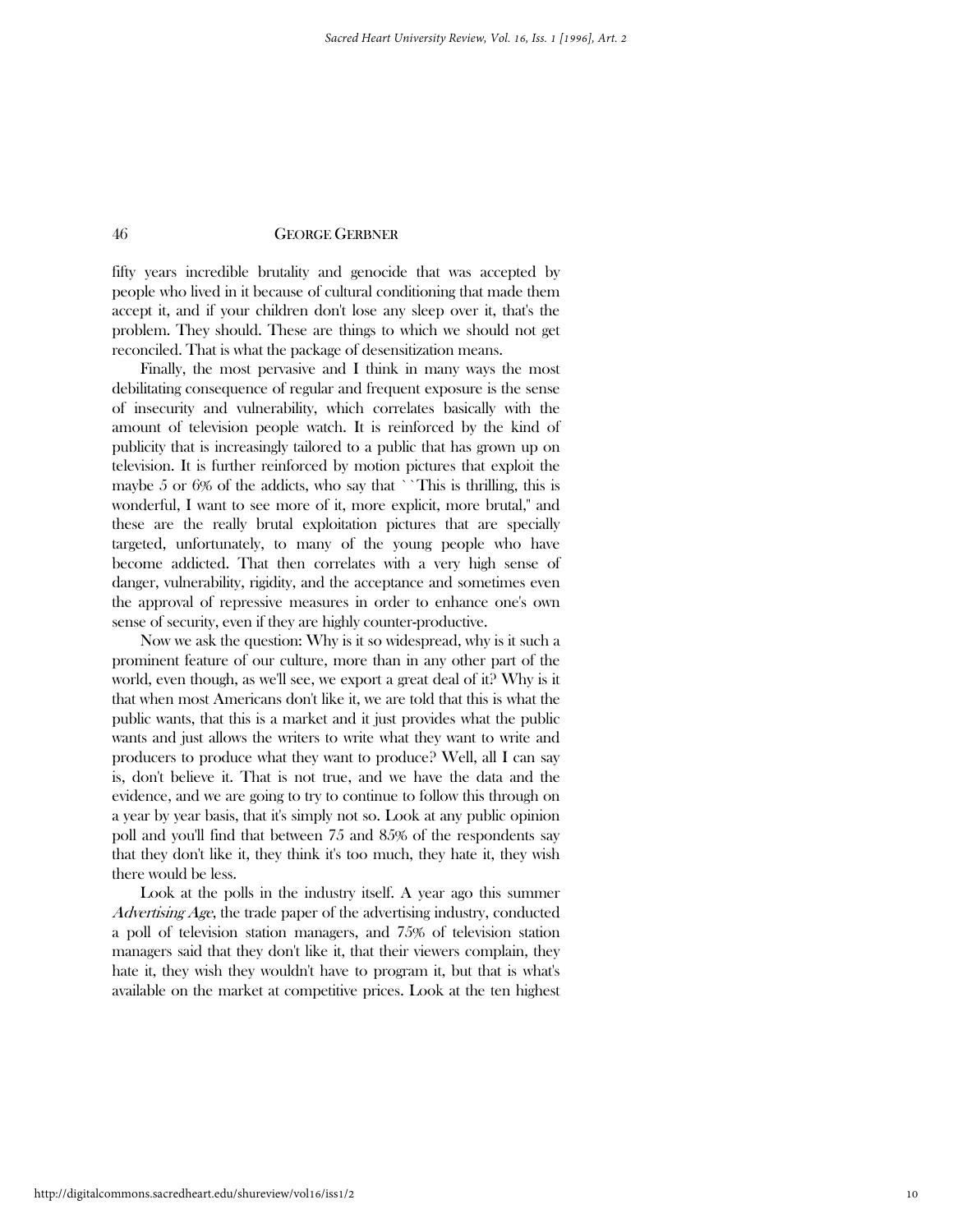rated programs: go back as far as you like, there is not a violent program among them. This is not to say that there's not some programs or movies that are good movies and violent movies and are popular: I'm talking about hundreds of programs and films. I'm talking about the general bird's eye view of what whole communities absorb, not what individuals select out.

 In one of our studies, we took over a hundred violent programs from our own database and the same number of non-violent programs scheduled and aired at the same time, because ratings are essentially determined not by the quality of the program: ratings are essentially determined by the time-slot into which a program is slotted. The audience is always the same: the audience for television is a ritual. Television is not a selectively used medium. Despite indications to the contrary, like remote control and so on, people basically watch the same programs day in and day out and the audience is practically always the same at the same time of the day and the day of the week. So if you can tap into when the audience is there, you are going to get a big rating. If you can follow a popular program and inherit a large audience, you're going to have a high rating. So that's why our study had to be controlled for air time. The non-violent sample had a higher average Nielsen rating and a higher share (Nielsen tabulates ratings and share, a percent of households watching a particular program compared with another program at the same time) for each of the five years we studied. But we began to investigate a little more and found something that is well known in the trade: as producers say, violence travels well.

 Let me explain what this means. Television production is not a free market. It's dominated by a handful of major buyers. That means that when you're an oligopoly, you repress the price you pay and you increase the price that you get. The price that producers get for producing programs, called the license fee, is not enough to break even. They cannot break even on a domestic market. In order to break even and make a profit they are forced into syndication, they are forced into video sales, and, most of all, forced onto the world market. Now when you know that you are going to be producing programs for the world market, you create formula-driven programs, not individual works of art: these are assembly-line programs stamped out to a particular formula, sold at the great international so-called television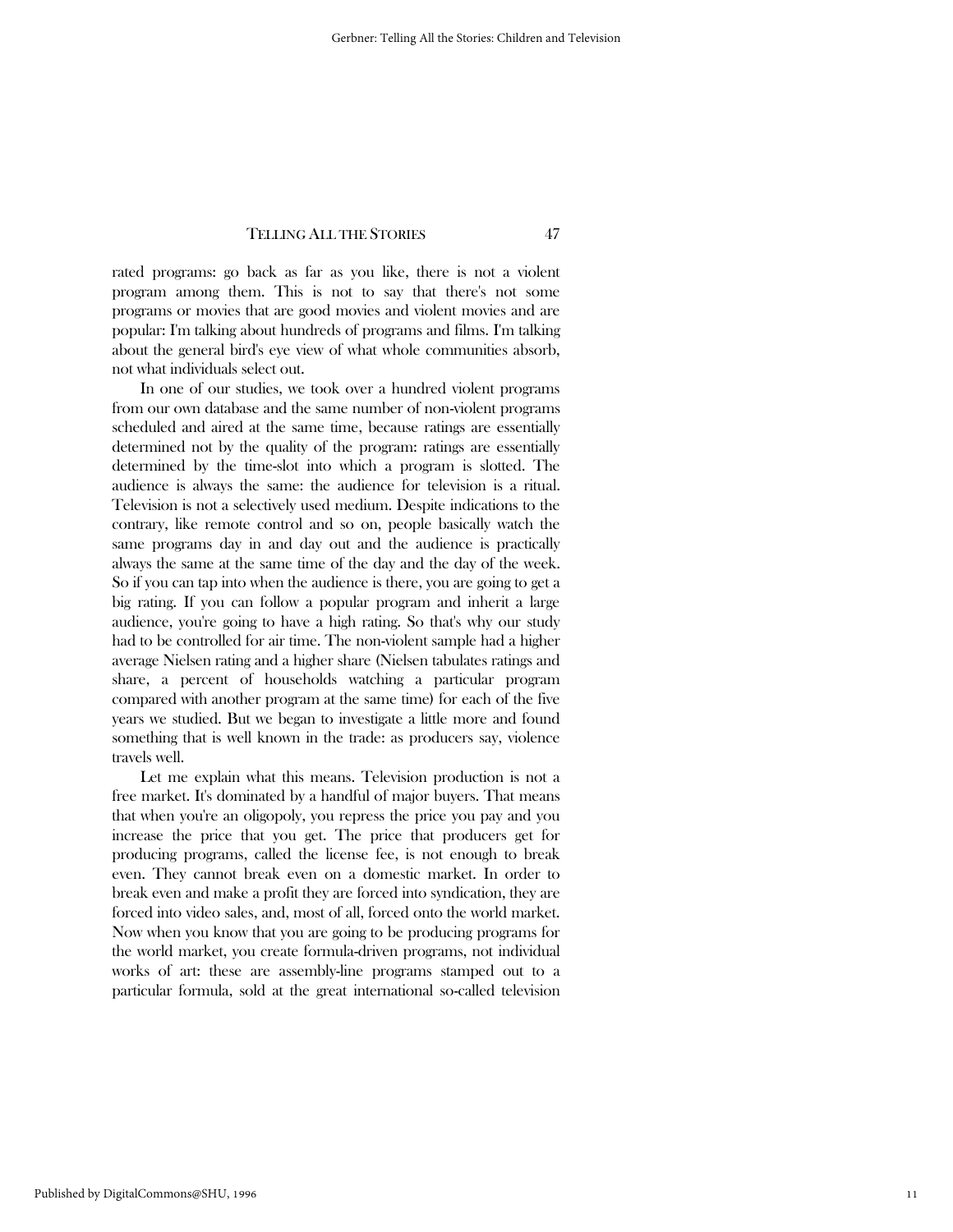festivals, which are big bazaars where all this trading is going on, in lots of a dozen or twenty-five that the buyers are not even allowed to look at. Take it or leave it, because it's such a cheap, irresistible business deal. You are producing for that kind of a market and you ask yourself: What is it that needs no translation, that speaks action in any language, that is essentially image-driven, and that fits into any culture? And the answer by far is violence. Sex is a distant second because it runs into, ironically enough, much more censorship and codes than violence. It's an ironic fact of life that a life-giving activity is more likely to be censored than a life-taking activity, but that's the way it is. So we produce and export 20% more so-called action programs ─ action program is a code word for violence in the trade ─ than we even exhibit at home. This is America's second biggest export. Do you know what the first one is? The first one is armaments, the second is television and motion pictures. Sometimes I say first we sell arms and then we teach them how to use them. So it's a very big business, a multi-billion dollar per year business, and it's big business because it is sold in so many countries. Take *Power Rangers*, for example. This is really a cheap program. It's a recycled Japanese series with some action footage put in as part of a global merchandising concept ─ the program is essentially designed to sell the paraphernalia  $-$  but it's playing in 80 countries; 300 million children see it every night. There's never been anything like it, and now the successor is already in the works, and this is a huge, global marketing sensation.

 And the reason is that we can sell it. I say we: these conglomerates happen to be headquartered in Hollywood. The money is a transnational investment, but the factories are mostly in Hollywood. The syndicators say we can sell you an hour's worth of this programming for less than it could cost you to produce one minute of your own, and our government  $-\text{ in fact most of the governments and}$ most of the private entrepreneurs  $-$  fall for this deal, because they know that the audience is always there, and if they can cheapen the product, they still make more money than if they do something more popular in each country, local home production, but which would be more costly because it's for a smaller market.

 By buying such programs, they are not just buying cheap entertainment and even cheap news (news is getting into global distribution as well: Fox is going into it, Turner is going into it, CNN,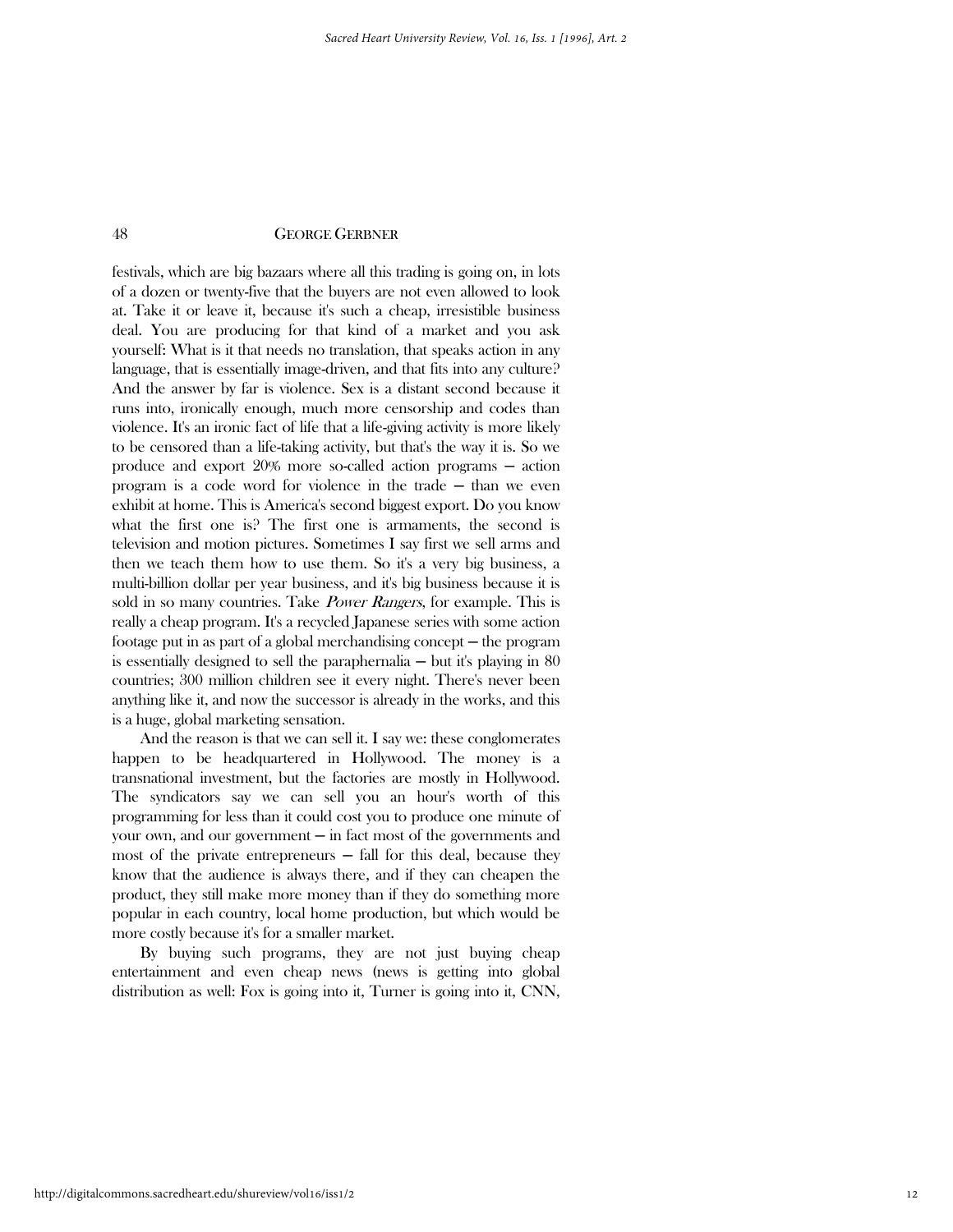and so on). They are driving their own artists, their own journalists, their own producers, out of business, unless they do something that some countries do, like in France. The French charge a 2% tax on theater admissions, a 3% tax on videotape. This generates a large sum that is paid into a fund that provides loans for independent production, so that there's a major national effort to keep some sense of plurality and independence alive. We have driven these out. There are no more independent producers in the United States and not even the networks are independent any more: they are owned by other conglomerates, multi-media and in fact multi-enterprise conglomerates. So there is no sense of independence, and we are rapidly going in the direction of total control of cultural life by a handful of conglomerates.

 This is a global system that we have drifted into, without any public debate or recognition or certainly attention or publicity, and the finishing touches were given to it by the Telecommunications Act of 1996. That Act, passed and signed by the President in January, not only does away with any kind of anti-trust consideration, much of which was not even enforced now for decades, but essentially not only legalizes and legitimizes monopolies but unleashes monopolies. It says to them, ``You're free to go in the world market: we are going to support you by our trade policies, like NAFTA, like GATT," regardless of the objection of our allies and of our trading partners, which are vociferous but relatively ineffective because sometimes their own governments and usually their own broadcasters buy the cheap product because it is so enormously profitable.

 The writers say, ``There is no free market: this is not an expression of our freedom. This is an expression of a *de facto* censorship.'' And when I talk to them in Hollywood, as I frequently do, they say, ``Don't talk to me about censorship from Washington. I never heard about that. I mean, to be sure, that's always a danger, but I don't hear about that. I hear about censorship every day. I'm told to put more action in this, or if I have something a little more complicated or a little more sophisticated or a little more complex resolution of a conflict, they'll say `That's too slow. Take it out.' That is the kind of censorship that I get every day.''

 So, in dealing with some of the dysfunctions, troublesome, problematic, and damaging aspects of our cultural system, we are really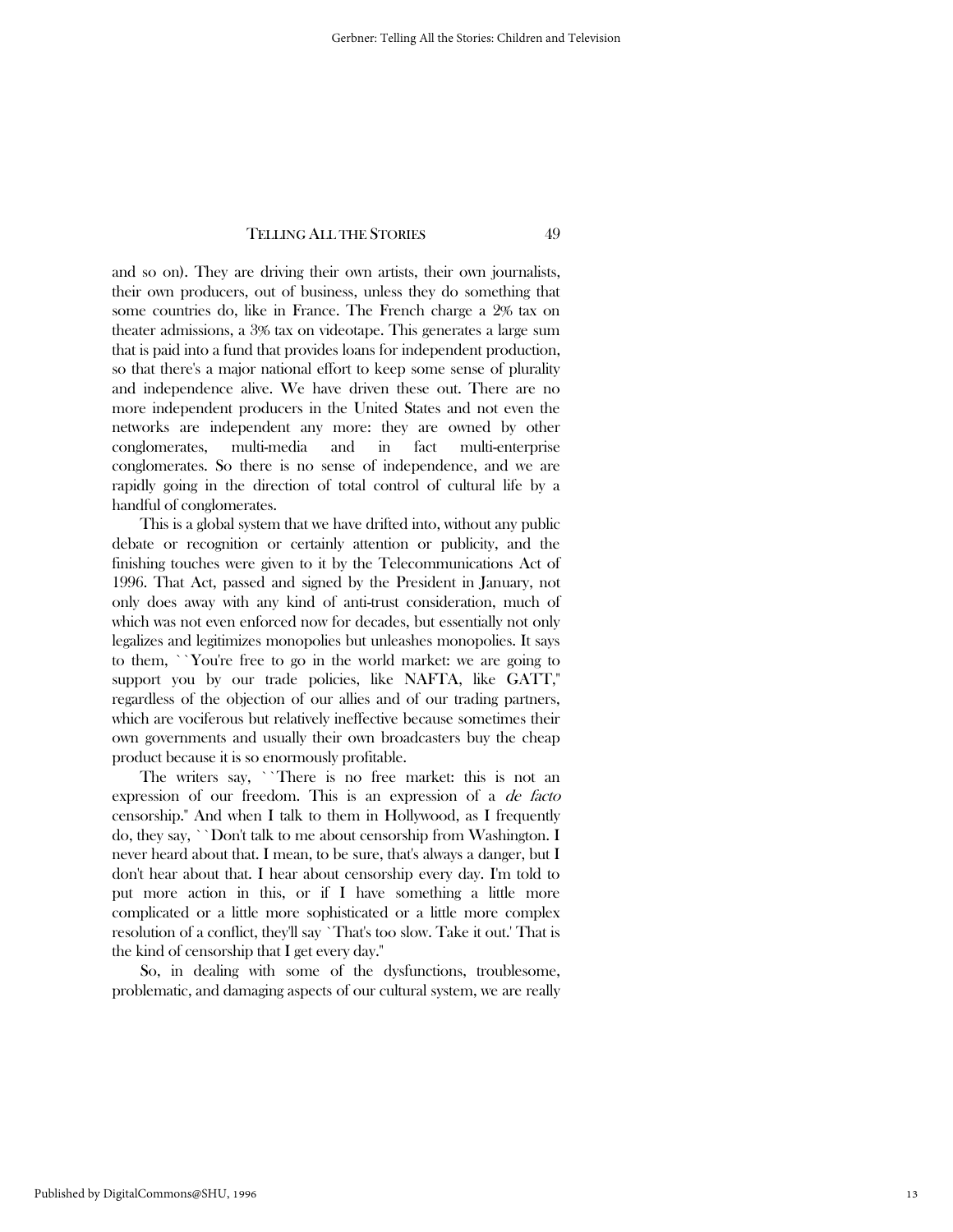not up against a simple policy that can be easily changed, although policies can always be somewhat flexible so as to take advantage of whatever opportunities for diversity exist in any system. We are up against the rapid homogenization, monopolization, conglomeratization, and globalization of all major cultural industries and productions, and of all the stories that our children hear, see, and know. It's a structural trap in which our sometimes very talented people in the industry are also trapped and have very little leeway to deal with it.

 This brings us to the last point on which we all have to put our heads together, because we all need help, because every culture conspires to make its members, its subjects, feel that ``Yeh, you can do a little reform, a little changes here and there, but you don't vary the structure: that's taboo, that's sacred, that's impossible.'' We must be sure that we don't believe that, that we act not only as consumers but also as citizens. We have to consider how we can address the problem that I tried to sketch in the last few minutes on several levels: in the home, in the community, and nationally and internationally.

 Within the home is the most difficult because in dealing with it we act in isolation and if we say, ``Well, we'll turn it off, we don't use it, we limit it, we ration it, we censor it,'' we also risk the danger of isolation. The problem must be confronted, not avoided; discussed, not ignored. In the home we should discuss both television and other media sufficiently. That means, first of all, we should watch enough so that we have a leg to stand on. Too often children know more about television than we do. And then we must discuss it, and simply present an alternative point of view. The presentation of an alternative point of view from a valued source confers a great degree of immunity; it distances the child. He understands that television is not the only way to look at life. The main danger is the monopolization of the assumption that that's the way everybody does it, that's what everybody is talking about, that's really the only perspective, because on television and in most media there is no alternative challenge to the perspective that is being presented.

 As members of communities, our principal task and duty is to see that every school teaches media literacy. Media literacy on every level, from preschool on to graduate school, is a core subject now: it must be a core subject. It must be a fresh approach, not a separate course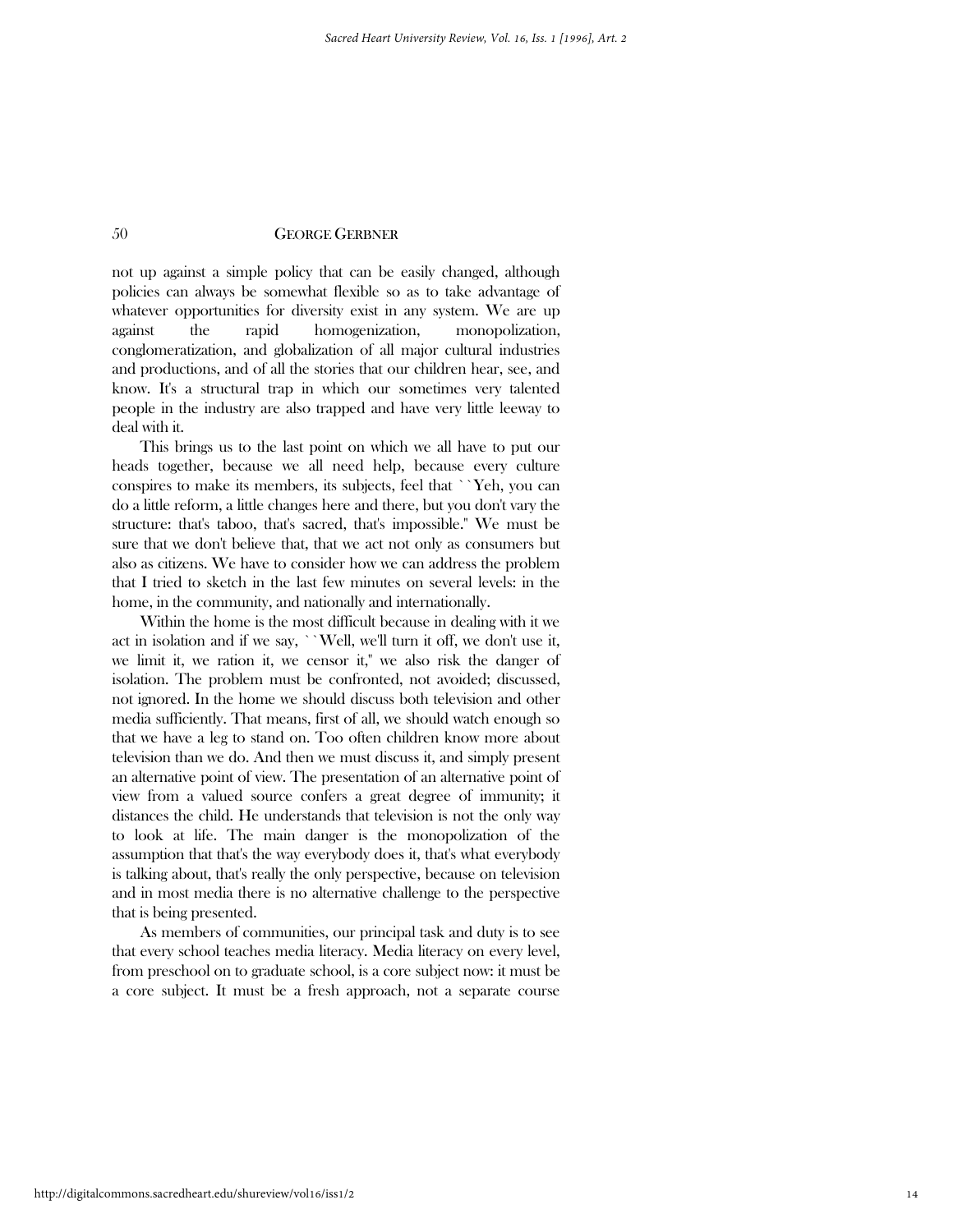necessarily, but simply a fresh approach to the liberal arts. The liberal arts are conceived as what I call the liberating arts: conceived to liberate the individual from a kind of unquestioning, unwitting dependance on the everyday, local, parochial, and very often isolated cultural environment and put the individual in touch with the great art, the great science, the philosophies, and religions of human kind. That is what the liberal arts were designed to do. Well, today much of that is even on television. Television has some of the most magnificent creations of our culture: maybe once a month, maybe once or twice a year, maybe more often, depending on one's definition, but certainly more often than ever before significant cultural programs are available now on television, as well as in the schools. But what our children have to be liberated from is the unwitting, unquestionable acceptance of a very compelling and in many ways very attractive, insistent, repetitive cultural environment every day, so that the analytical tools that we teach and we learn in the liberal arts should be used to address the everyday cultural environment in which our students live as a primary core task of every level of education.

 We spent much of this afternoon in discussing certain tactics of how that might be done, and of course there are many ways of doing it, but my proposition for those of you who are teachers is not to begin with teaching or preaching. Our students think they know all about it: they have grown up with it and they often know more about it than we do. It's to say: We have a way of taking you on a journey of discovery, a kind of a game, that will make even dull programs more interesting, and to teach them a framework for analysis. It can be done on any level, asking them to view with an analytical approach. You have certain exercises which you can teach them to do by which they discover on their own, which becomes much more memorable and certainly much more convincing than anything that we can tell them to begin with. They discover on their own that there are messages behind the aggregate, and when you take a bird's eye view you discover things about your very own home territory that you think you knew all about. Same territory, different features, and you discover that these are messages that you have been receiving without knowing all the time. And then they begin to ask questions. It is at that point that we can come in with the explanations, because at that point they are ready. They are puzzled. They have discovered something on their own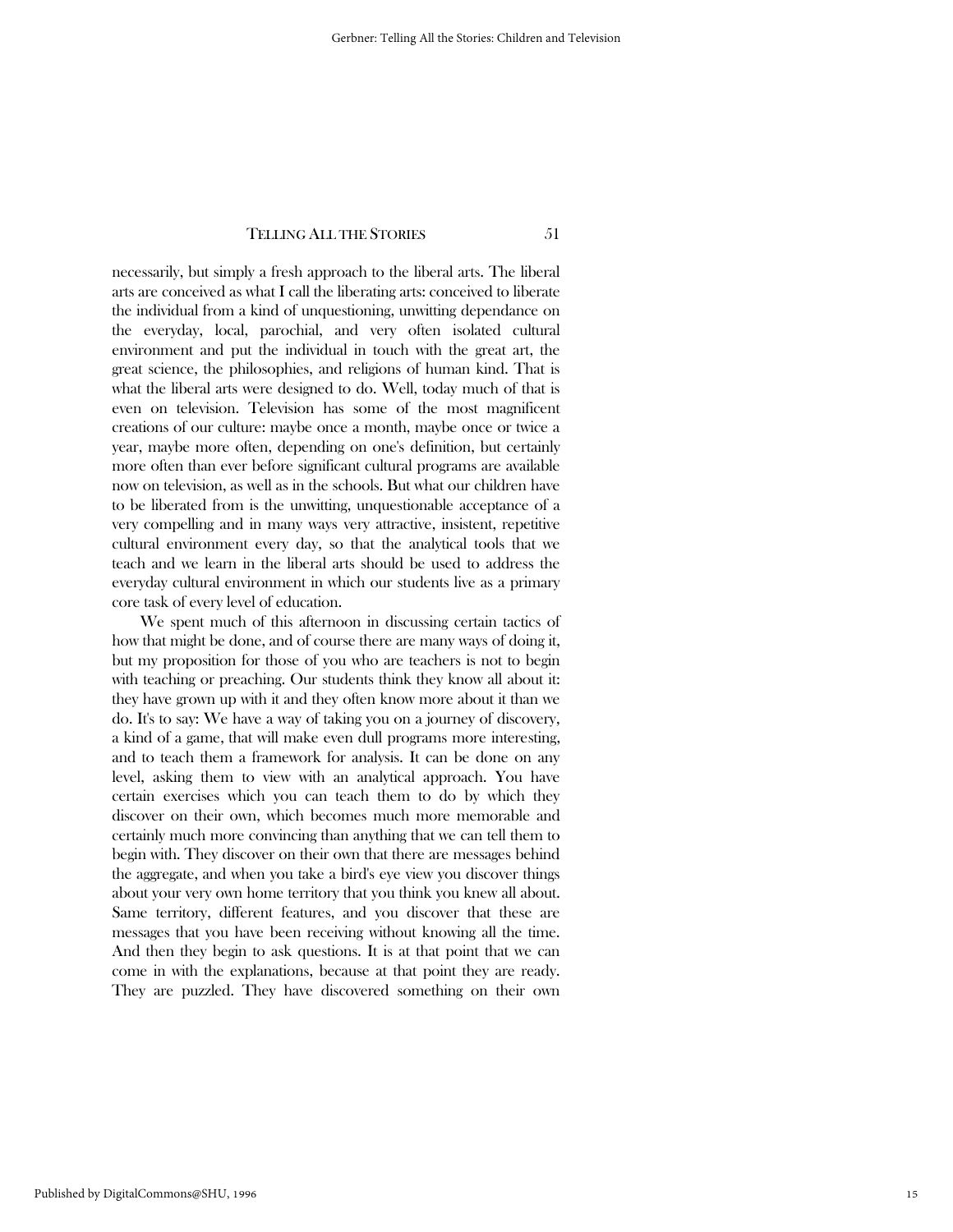about something that they thought they knew all about, by asking questions, and at that point we are ready to provide the explanations and, of course, these are the exercises that keep on going and that cultivate a habit of not only more selective viewing, we hope, but even more important, more analytical, more critical viewing, reading, and so on.

 As citizens, I think we have another responsibility. The difference between being good consumers and being citizens is that when you are led into a cafeteria as a consumer, you are told, ``Here are these wonderful dishes, and you are free to choose, so what's the problem?'' As a citizen, your question is not which to choose, but ``Is this the kind of cafeteria we need?'' If we are to act as citizens at all, unless we totally abdicate the notion of citizenship in a democratic society, we have to act as the governors of our institutions, not as only the subjects. We have all these new laws: whether it's laws of physics or laws of chemistry, or laws of society, we are subject to these laws, but we don't have to accept them, and we know, we must know, that ultimately cultural production doesn't grow on trees, and even trees don't grow in the wild. They are planted, they are artifacts, they are humanly constructed by industrial formulas, by large scale cultural policies. In fact, we have an invisible ministry of culture of a handful of men — and I can tell you they are mostly men — whom we have never elected, whose names we don't know, who are not accountable to us but to a group of stockholders, who really determine what our children will see. That is an unacceptable situation for a country of citizens. So, as citizens I think we have to get organized. The difference between consumer action and citizen action is that consumer action is individual choice, individual families and so on; that's very important, but isn't going to change the cafeteria by itself. Citizen action has to become organized and policy-directed action.

 It's for that reason that just a few years ago we launched a Cultural Environment Movement (CEM), which is essentially an attempt to build a national and international coalition of many groups. We had our founding convention in March. Over 150 groups from 15 countries came. There are contacts and members from 63 countries by now, because inevitably American media are global media: we can't do it alone, and they can't do it without us. We have to put our own house in order, but by putting our own house in order we are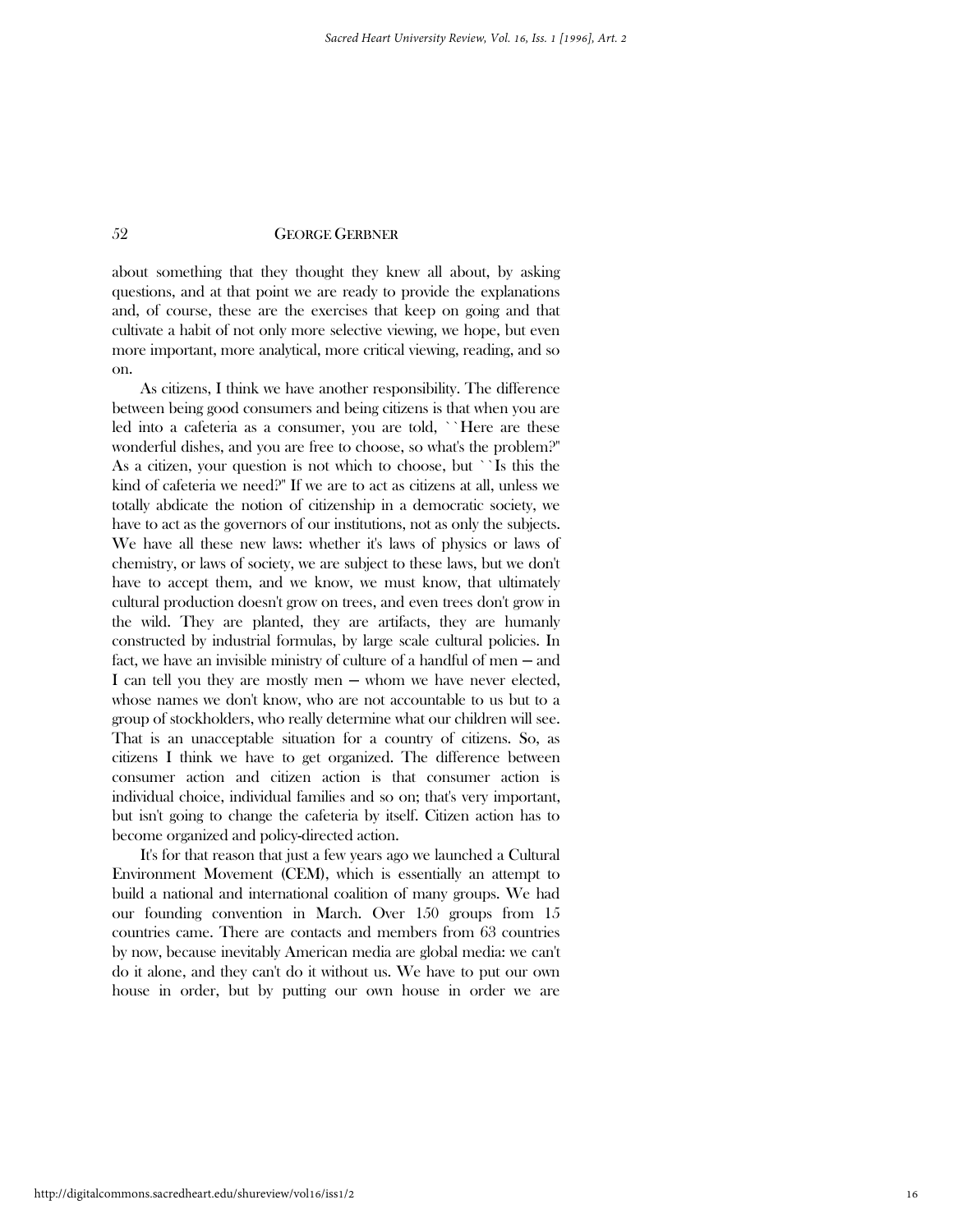addressing a global marketing situation, and when you address a global marketing situation, you have to recognize that for every export there is an importer. And we have to tell other countries, as I try to do whenever I have the opportunity to talk to other countries: You are not just getting cheap entertainment or news; you are mortgaging the socialization of your children to a handful of foreign conglomerates who really don't care about their needs. And we have to tell our parents that what our children see is not designed for their needs: it is designed for a global market. Many of the characteristics that trouble us and puzzle us become meaningful as the requirements of a global market.

 So what the Cultural Environment Movement is trying to do is essentially to develop ─ and we don't know exactly how, but sooner or later it has to be done  $-$  a mechanism of injecting an independent, non-governmental, non-corporate representative public voice into major cultural decisions that are now made essentially behind closed doors without any kind of citizen participation or sense of public need or responsibility. A slogan of CEM, the ``Liberating Alternative,'' indicates that this is not a censor group, that on the contrary it recognizes the global system as an imposition on creative people, a handful of formulas, of which violence is just one prime example, that are imposed on the creative people and foisted on the children of the world, and that what we want to do is to liberate the creative people and to save what they need: more jobs, not fewer jobs. In every merger, every conglomeration, the creative sources dry up, because the whole idea of merger is that you can do the same amount of work with fewer people. So the creative sources, the writers, directors, actors, are losing jobs. That's why we got a grant from the Screen Actors Guild to do a study of women and minorities in the media: because they were losing jobs, especially their women members and their minority members. They were losing jobs: women were no longer getting calls after age thirty-five. They were getting fewer calls, all of their people. The Writers Guild is very much concerned, and I'm going to visit with them in a few weeks. All the media guilds are very supportive of this whole movement, for reasons of their own, of course: which is more jobs, more freedom, more creativity. That is what is being eroded.

 And I think that the public voice that will be injected into decision making is in the direction of diversity. You want to avoid the idea of